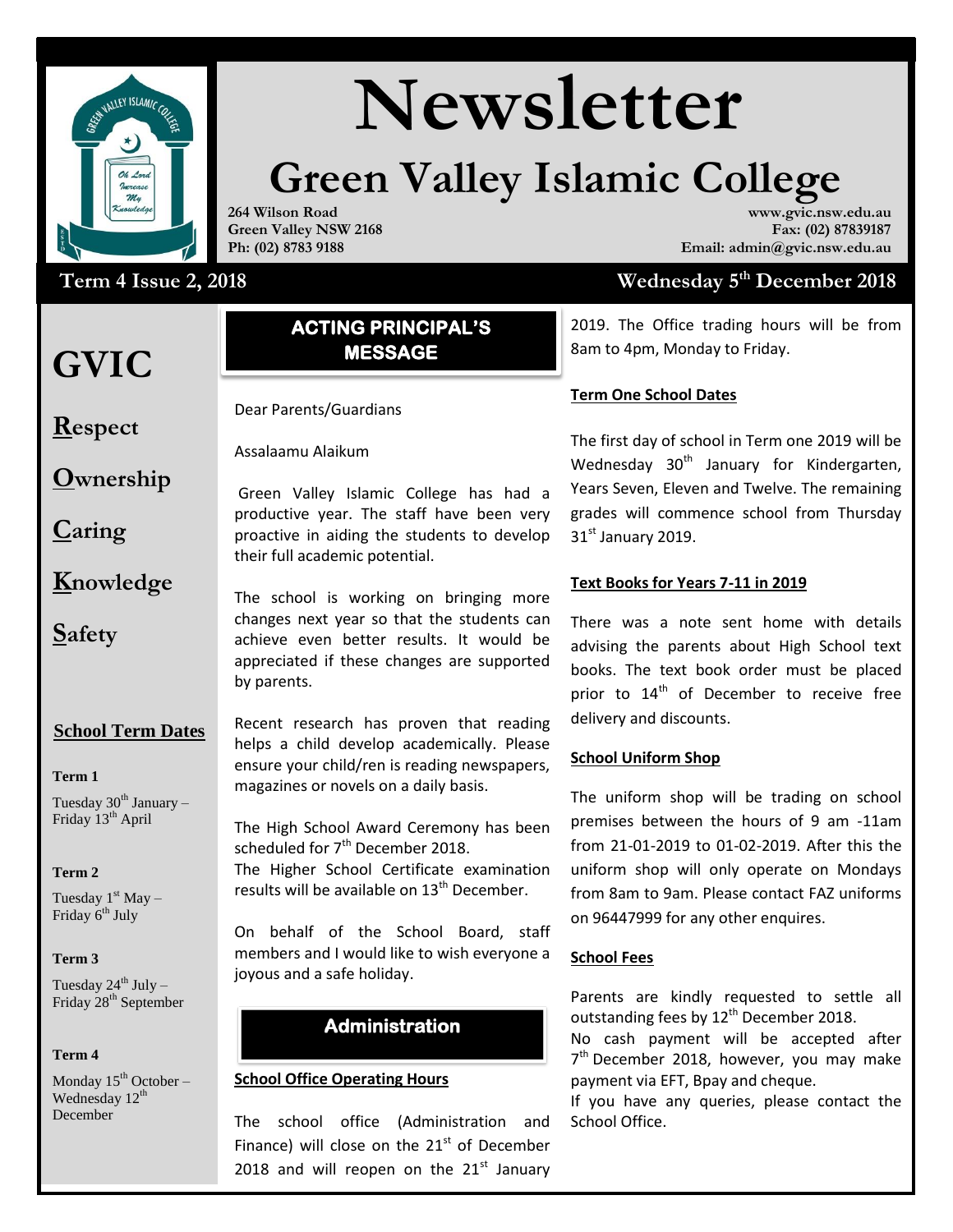#### **English Department**

"Words speak volumes and are the most powerful tool in a child's learning process." (Mrs Khan)

The English Department has had a hectic but challenging term in teaching the students new content and preparing them for their Yearly Examinations. Despite the emphasis on teaching content, the teachers followed their routine of encouraging their students to read through the Renaissance Accelerated Reader program, an online reading program that has been paid by the school on an annual basis, and are part of the English lessons. On that note, the Head of Department would like to request that all parents encourage their children to read widely as reading is an integral part of the writing process as emphasised by the new curriculum for Senior English.

In addition, "Wordflyers" has also been an essential component of English lessons and has improved the literacy skills in a vast majority of students. Just a reminder to parents your child's annual subscription has been generously paid for by the school and is accessible from home. Please take the opportunity to help your child to improve their literacy skills over the holidays if there is a need to do so.

To begin English in the Academic Year 2019 please ensure your child is prepared with all the learning equipment for English such as an exercise book, a text book if there is a need and black pens to write with.

The English Department, would like to thank all parents for their support and assistance in their child's learning process of English during the year. The Head of Department requests to all parents to continue supporting their child's learning of English as the learning process involves different roles and one role of paramount importance is that of the parents. The English Department would like to wish all students and parents a safe and joyous holiday.

#### **PRIMARY HIGHLIGHTS**

On behalf of the school, I would like to acknowledge and thank our teachers, students and parents for their collaboration and hard work towards a sustained progress of the students during the 2018 academic year. I would also like to extend a very special warm welcome to our 2019 kindergarten students, who have settled in remarkably well during pre-kindergarten classes that were conducted during Weeks Two - Eight of Term Four this year. Insha Allah, with parental support we will ensure that each student is given every opportunity to attain quality education. We urge parents to take advantage of the upcoming holidays and remind their children to explore motivating resources such as Mathletics, Study Ladder, Literacy Pro (Lexile), Bug Club and to visit local libraries, museums and other educational facilities to enhance their learning socially and academically.

#### **Outstanding NAPLAN Achievement**

Sumaira Ashifdar (3B) and Hifsa Ali (3G) have attained Year Five level band in Year Three NAPLAN Writing, indicating the school's progress and setting a benchmark for the future. The effort of these dedicated students as the best writers in Year Three will be recognised during the Annual Awards Ceremony. They are also rightful owners of the 'Student of the Week' trophy. An outstanding result!

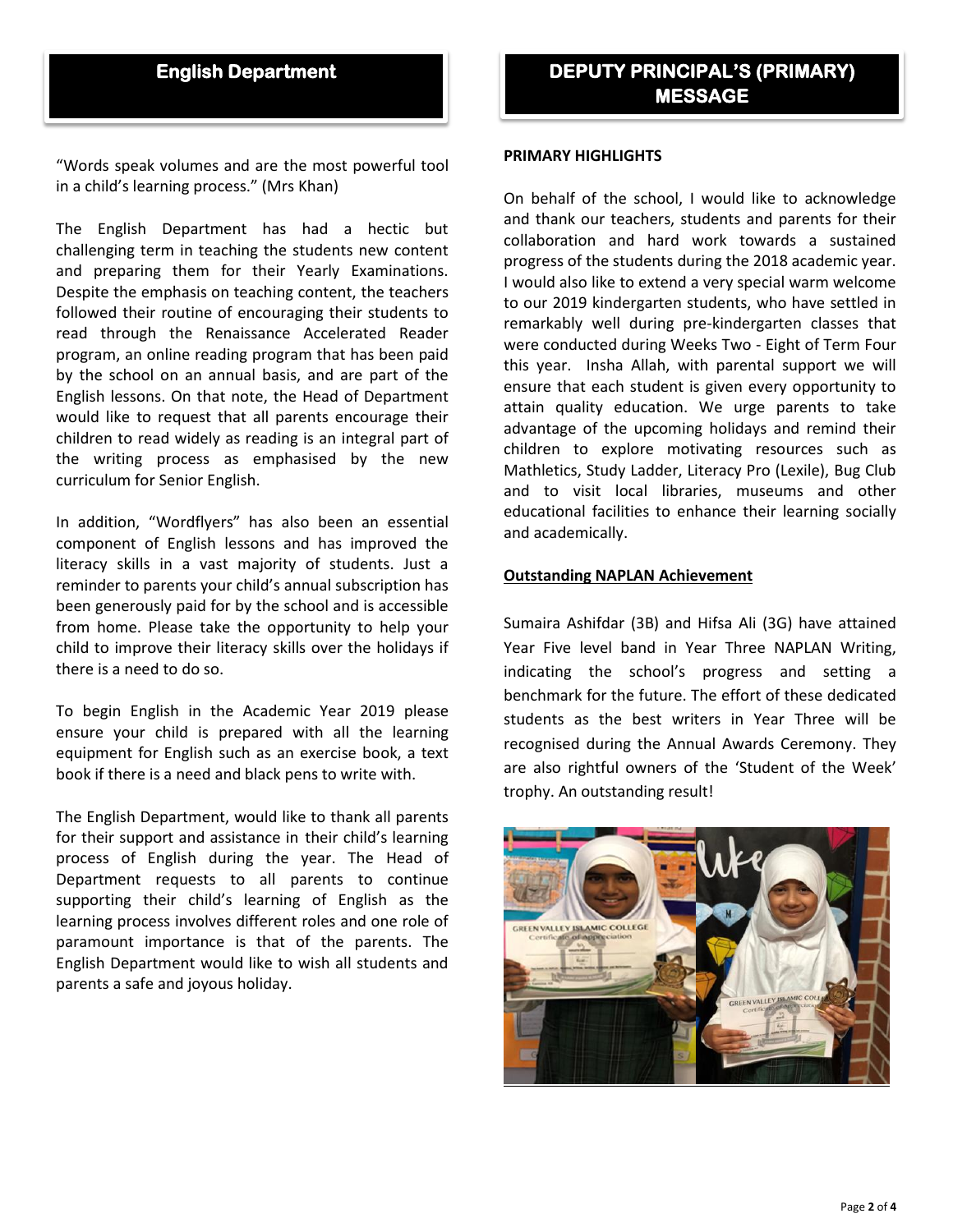

#### **"Write4Fun" Poetry Competition**

Alyssar Akerry of 4R has participated in an external poetry competition "Write4Fun" which had nine thousand entrants and the winning poems will be published in a book. Her poem has succeeded the first round of judging. Well done, Alyssar!

#### **Key Upcoming Dates**

The following important dates were also published in the Week Six Primary Newsletter. Parents are being reminded of the following events scheduled for the next few weeks:

- Annual Awards Ceremony: Years One Four, on Thursday  $6<sup>th</sup>$  December, 2018, commencing at 9:00 am
- Year Six Graduation Ceremony: scheduled for Thursday  $6^{th}$  December, 2018 from  $6:00 - 9:00$ pm at the Skyview Reception, 28 Railway Parade, Liverpool (admission tickets required)
- Kindergarten Graduation: Monday,  $10^{th}$ December, 2018, commencing at 9:00 am
- Annual Awards Ceremony: Years Five and Six on Monday,  $10^{th}$  December, 2018, commencing at 11:00 am

Please note that due to the capacity of the venue, only parents of students receiving the awards will be invited to attend and support their children.

#### **Student Class Placements for 2019**

Our teachers have dedicated many hours and shared detailed student data across grades, to form the 2019 class lists. It is not an easy task as it requires consideration to be given to the academic, social, behavioural and emotional needs of over 600 students, and the best combinations have been created by the teachers who know your children best, in our educational environment.

For this reason, parents are to take note that there will be no changes to class allocaton, as this often means moving another child out of that class, which can be quite distressing and unfair.

Children are very adaptable, and often just need time to adjust to "change". Parents are being encouraged to support their children, and help them develop their resilience to cope with change, by accepting the class they have been placed in. If you as a parent are positive about the new class, then your children will feel secure and settle quickly into class routine. I humbly request parents to support this important process for 2019 and we thank you in advance for your understanding.

#### **Calendar of Major Events for 2019**

The 2019 School Calendar will soon be published on the school website. However, the following are some of the key dates for the year:

| Term | Week           | Date      | Event                      |
|------|----------------|-----------|----------------------------|
| 1    | 1              | Wednesday | Kindergarten<br>starts     |
|      |                | 30/01/19  | school                     |
| 1    | 1              | Thursday  | Years One - Six return     |
|      |                | 31/01/19  |                            |
| 1    | $\mathbf{1}$   | Thursday  | Years Three and Five       |
|      |                | 31/01/19  | After School Classes       |
|      |                |           | begin                      |
| 1    | $\overline{2}$ | Tuesday   | Years Two, Four and        |
|      |                | 05/02/19  | Six<br>After School        |
|      |                |           | Classes begin              |
| 1    | 3              | Wednesday | Primary<br>Parent          |
|      |                | 13/02/19  | <b>Information Session</b> |
| 1    | 5              | Tuesday   | Primary School Photo       |
|      |                | 26/02/19  | Day                        |